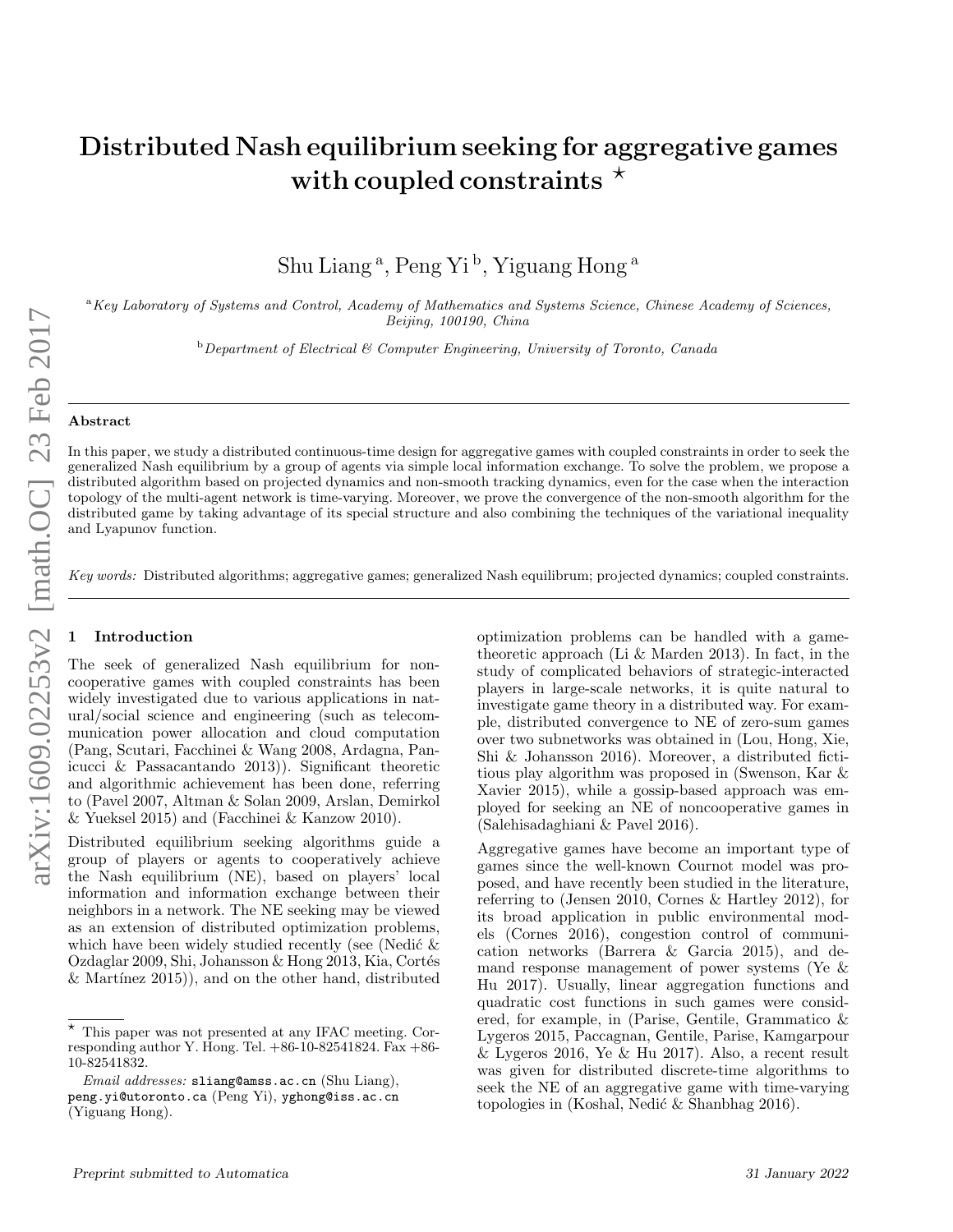The objective of this paper is to develop a novel distributed continuous-time algorithm for nonlinear aggregative games with linear coupled constraints and time-varying topologies. In recent years, continuoustime algorithms for distributed optimization become more and more popular (Shi et al. 2013, Kia et al. 2015, Yi, Hong & Liu 2016), partially because they may be easily implemented in continuous-time or hybrid physical systems. However, ideas and approaches for continuous-time design may not be the same as those for the discrete-time one. Thanks to various well-developed continuous-time methods, distributed continuous-time algorithms or protocols keep being constructed, but the (convergence) conditions may be different from those in discrete-time cases.

In our problem setup, every player tries to optimize its local cost function by updating its local decision variable. The cost function depends on not only the local variable but also a nonlinear aggregation. Moreover, feasible decision variables of players are coupled by linear constraints. Existing distributed algorithms for aggregative games (Koshal et al. 2016, Ye & Hu 2017) cannot solve our problems since they did not consider coupled constraints. The contribution of this paper can be summarized as follows:

- The aggregative game model in this paper generalizes the previous ones in (Paccagnan et al. 2016, Ye & Hu 2017) by allowing nonlinear aggregation term and non-quadratic cost functions, and also those in (Koshal et al. 2016) by considering coupled constraints. In addition, the considered game can be non-potential.
- Inspired from distributed average tracking dynamics and projected primal-dual dynamics, we take advantage of continuous-time techniques to solve the distributed problem. With the new idea, our algorithm is described as a non-smooth multi-agent system with two interconnected dynamics: a projected gradient one for the equilibrium seeking, and a consensus one for the synchronization of the aggregation and the dual variables. In addition, our algorithm need not solve the best response subproblems, different from those in (Parise et al. 2015), and can keep private some information about the cost functions, local decisions, and constraint coefficients.
- We provide a method to prove the correctness and convergence of the continuous-time algorithm by combining the techniques from variational inequality theory and Lyapunov stability theory.

Notations: Denote  $\mathbb{R}^n$  as the *n*-dimensional real vector space; denote  $\mathbf{1}_n = (1, ..., 1)^T \in \mathbb{R}^n$ , and  $\mathbf{0}_n =$  $(0, ..., 0)^T \in \mathbb{R}^n$ . Denote  $col(x_1, ..., x_n) = (x_1^T, ..., x_n^T)^T$ as the column vector stacked with column vectors  $x_1, ..., x_n, \| \cdot \|$  as the Euclidean norm, and  $I_n \in \mathbb{R}^{n \times n}$  as the identity matrix. Denote  $\nabla f$  as the gradient vector of a function  $f$  and  $\mathcal{J} F$  as the Jacobian matrix of a map F. Let  $C_1 \pm C_2 = \{z_1 \pm z_2 \mid z_1 \in C_1, z_2 \in C_2\}$  be the Minkowski sum/minus of sets  $C_1$  and  $C_2$ , and rint(C) be the relative interior of a convex set  $C$  (Rockafellar  $\&$ Wets 1998, page 25 and page 64).

## 2 Preliminaries

In this section, we give some preliminary knowledge related to convex analysis, variational inequality, and graph theory.

A set  $C \subseteq \mathbb{R}^n$  is convex if  $\lambda z_1 + (1 - \lambda)z_2 \in C$  for any  $z_1, z_2 \in C$  and  $0 \leq \lambda \leq 1$ . For a closed convex set C, the projection map  $P_C : \mathbb{R}^n \to C$  is defined as

$$
P_C(x) \triangleq \operatorname{argmin}_{y \in C} ||x - y||.
$$

The following two basic properties hold:

$$
(x - P_C(x))^T (P_C(x) - y) \ge 0, \quad \forall y \in C, \quad (1)
$$
  

$$
||P_C(x) - P_C(y)|| \le ||x - y||, \quad \forall x, y \in \mathbb{R}^n.
$$

For  $x \in C$ , the tangent cone to C at x is

$$
\mathcal{T}_C(x) \triangleq \{ \lim_{k \to \infty} \frac{x_k - x}{t_k} \mid x_k \in C, t_k > 0, \text{ and } x_k \to x, t_k \to 0 \}.
$$

and the *normal cone* to  $C$  at  $x$  is

$$
\mathcal{N}_C(x) \triangleq \{ v \in \mathbb{R}^n \mid v^T(y - x) \le 0, \text{ for all } y \in C \}.
$$

Lemma 1 (Rockafellar & Wets 1998, Theorem 6.42) Let  $C_1$  and  $C_2$  be two closed convex subsets of  $\mathbb{R}^n$ . If  $0 \in \text{rint}(C_1 - C_2)$ , then

$$
\mathcal{T}_{C_1 \cap C_2}(x) = \mathcal{T}_{C_1}(x) \cap \mathcal{T}_{C_2}(x), \forall x \in C_1 \cap C_2.
$$

A function  $f : \mathbb{R}^n \to \mathbb{R}$  is convex if  $f(\lambda z_1 + (1 - \lambda)z_2) \le$  $\lambda f(z_1) + (1 - \lambda)f(z_2)$  for any  $z_1, z_2 \in C$  and  $0 \leq \lambda \leq 1$ . A map  $F: \mathbb{R}^n \to \mathbb{R}^n$  is said to be *monotone (strictly*) monotone) on a set  $\Omega$  if  $(x-y)^T (F(x) - F(y)) \geq 0$  (> 0) for all  $x, y \in \Omega$  and  $x \neq y$ . A differentiable map F is monotone if and only if the Jacobian matrix  $\mathcal{J}F(x)$  (not necessarily symmetric) is positive semidefinite for each x (Rockafellar & Wets 1998, Theorem 12.3).

Given a subset  $\Omega \subseteq \mathbb{R}^n$  and a map  $F : \Omega \to \mathbb{R}^n$ , the *variational inequality*, denoted by  $VI(\Omega, F)$ , is to find a vector  $x \in \Omega$  such that

$$
(y-x)^T F(x) \ge 0, \quad \forall y \in \Omega,
$$

and the set of solutions to this problem is denoted by SOL $(\Omega, F)$  (Facchinei & Pang 2003). When  $\Omega$  is closed and convex, the solution of  $VI(\Omega, F)$  can be equivalently reformulated via projection as follows:

$$
x \in SOL(\Omega, F) \Leftrightarrow x = P_{\Omega}(x - F(x)).
$$
 (3)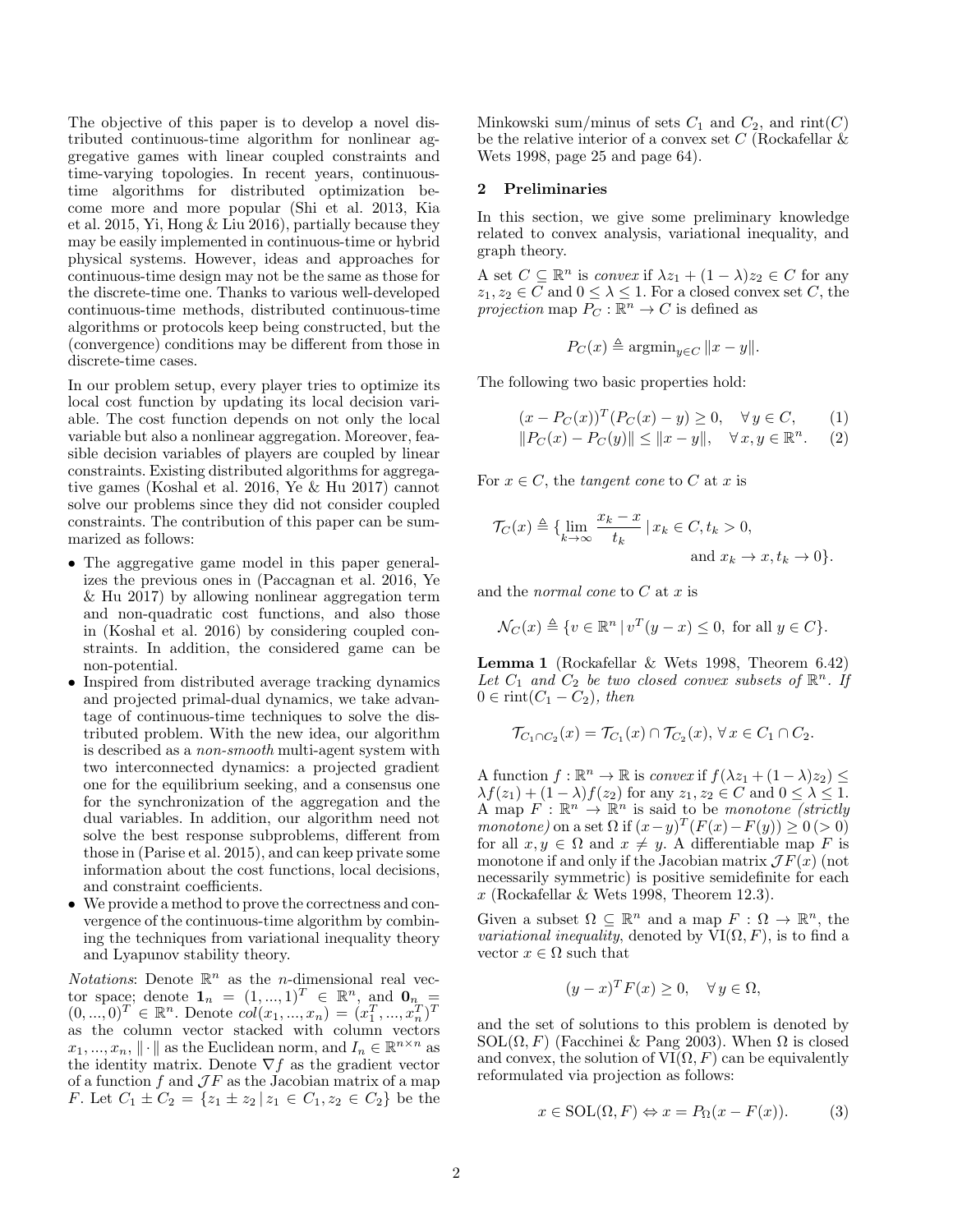Lemma 2 (Facchinei & Pang 2003, Corollary 2.2.5, and Theorem 2.2.3) Consider VI( $\widetilde{\Omega},F)$  , where the set  $\Omega\subset{\mathbb R}^n$ is convex and the map  $F : \Omega \to \mathbb{R}^n$  is continuous. The following two statements hold:

- 1) if  $\Omega$  is compact, then  $SOL(\Omega, F)$  is nonempty and compact;
- 2) if  $\Omega$  is closed and  $F(x)$  is strictly monotone, then  $VI(\Omega, F)$  has at most one solution.

The following lemma about a regularized gap function is important for our results.

**Lemma 3** (Fukushima 1992) Let  $F : \mathbb{R}^n \to \mathbb{R}^n$  be a differentiable map and  $H(x) = P_{\Omega}(x - F(x))$ . Define  $g: \mathbb{R}^n \to \mathbb{R}$  as

$$
g(x) = (x - H(x))^{T} F(x) - \frac{1}{2} ||x - H(x)||^{2}.
$$

Then  $q(x) > 0$  is differentiable and its gradient is

$$
\nabla g(x) = F(x) + (\mathcal{J}F(x) - I_n)(x - H(x)).
$$

Furthermore, it is known that the information exchange among agents can be described by a graph. A graph with node set V and edge set E is written as  $\mathcal{G} = (\mathcal{V}, \mathcal{E})$ (Godsil & Royle 2001). If agent  $i \in V$  can receive information from agent  $j \in \mathcal{V}$ , then  $(j, i) \in \mathcal{E}$  and agent j belongs to agent i's neighbor set  $\mathcal{N}_i = \{j \mid (j, i) \in \mathcal{E}\}\)mathcal{G}$ is said to be *undirected* if  $(i, j) \in \mathcal{E} \Leftrightarrow (j, i) \in \mathcal{E}$ , and  $G$  is said to be *connected* if any two nodes in  $V$  are connected by a path (a sequence of distinct nodes in which any consecutive pair of nodes share an edge).

#### 3 Problem Formulation

Consider an N-player aggregative game with coupled constraints as follows. For  $i \in \mathcal{V} \triangleq \{1, ..., N\},\$ the ith player aims to minimize its cost function  $J_i(x_i, x_{-i})$ :  $\Omega \rightarrow \mathbb{R}$  by choosing the local decision variable  $x_i$  from a local strategy set  $\Omega_i \subset \mathbb{R}^{n_i}$ , where  $x_{-i} \triangleq col(x_1, ..., x_{i-1}, x_{i+1}, ..., x_N), \ \Omega \triangleq$  $\Omega_1 \times \cdots \times \Omega_N \subset \mathbb{R}^n$  and  $n = \sum_{i \in \mathcal{V}} n_i$ . The strategy profile of this game is  $x \triangleq col(x_1, ..., x_N) \in \Omega$ . The *aggregation* map  $\sigma : \mathbb{R}^n \to \mathbb{R}^m$ , to specify the cost function as  $J_i(x_i, x_{-i}) = \vartheta_i(x_i, \sigma(x))$  with a function  $\vartheta_i : \mathbb{R}^{n_i+m} \to \mathbb{R}$ , is defined as

$$
\sigma(x) \triangleq \frac{1}{N} \sum_{i=1}^{N} \varphi_i(x_i), \tag{4}
$$

where  $\varphi_i : \mathbb{R}^{n_i} \to \mathbb{R}^m$  is a (nonlinear) map for the local contribution to the aggregation. In addition, the feasible strategy set of this game is  $\mathcal{K} = \Omega \cap \mathcal{X}$ , where X is a set for linear coupled constraints, defined as

$$
\mathcal{X} \triangleq \{x \in \mathbb{R}^n \mid \sum_{i \in \mathcal{V}} A_i x_i = \sum_{i \in \mathcal{V}} b_i\}
$$
  
=  $\{x \in \mathbb{R}^n \mid Ax - b = \mathbf{0}_l\},$  (5)

for some  $A_i \in \mathbb{R}^{l \times n_i}$ ,  $b_i \in \mathbb{R}^l$ ,  $A = [A_1, ..., A_N]$ , and  $b = \sum_{i \in \mathcal{V}} b_i.$ 

For such games with coupled constraints, the following concept of generalized Nash equilibrium is considered.

**Definition 1** A strategy profile  $x^*$  is said to be a generalized Nash equilibrium  $(GNE)$  of the game if

$$
J_i(x_i^*, x_{-i}^*) \le J_i(y, x_{-i}^*), \,\forall \, y : (y, x_{-i}^*) \in \mathcal{K}, i \in \mathcal{V}. \tag{6}
$$

Condition (6) means that all players simultaneously take their own best (feasible) responses at  $x^*$ , where no player can further decrease its cost function by changing its decision variable unilaterally.

Moreover, a strategy profile is said to be a variational equilibrium, or variational GNE, if it is a solution of  $\text{VI}(\mathcal{K}, F)$ , where the map  $F(x) : \mathbb{R}^n \to \mathbb{R}^n$  is defined as

$$
F(x) \triangleq col\{\nabla_{x_1} J_1(\cdot, x_{-1}), ..., \nabla_{x_N} J_N(\cdot, x_{-N})\}.
$$
 (7)

The variational GNEs are well-defined due to the following result.

Lemma 4 (Facchinei & Kanzow 2010, Theorem 3.9) If  $\mathcal K$  is convex, every solution of the  $\mathrm{VI}(\mathcal K,F)$  is also a GNE.

The following assumption and theorem are associated with the game and the variational GNEs.

# Assumption 1

- Smoothness:  $\forall i \in \mathcal{V}$ , the cost function  $J_i(x_i, x_{-i})$  is twice continuously differentiable.
- Monotonicity:  $F(x)$  in (7) is strictly monotone.
- Feasibility:  $\Omega$  is compact and convex.
- Constraint qualification:  $0 \in \text{rint}(\Omega \mathcal{X})$ .

**Theorem 1** Under Assumption 1, the considered game admits a unique variational GNE.

Proof. According to Lemma 2, the smoothness and feasibility in Assumption 1 guarantee the existence of a variational GNE, and the monotonicity in Assumption 1 guarantees the uniqueness.

The constraint qualification in Assumption 1 is quite mild and can be easily verified. In fact, it suffices to check whether the set  $K$  has nonempty relative interior, *i.e.*, rint( $\mathcal{K}$ )  $\neq$   $\emptyset$ , because in this case,

$$
0 \in \text{rint}(\mathcal{K} - \mathcal{K}) \subseteq \text{rint}(\Omega - \mathcal{X}).
$$

In the distributed design for our aggregative game, the communication topology for each player to exchange information is assumed as follows.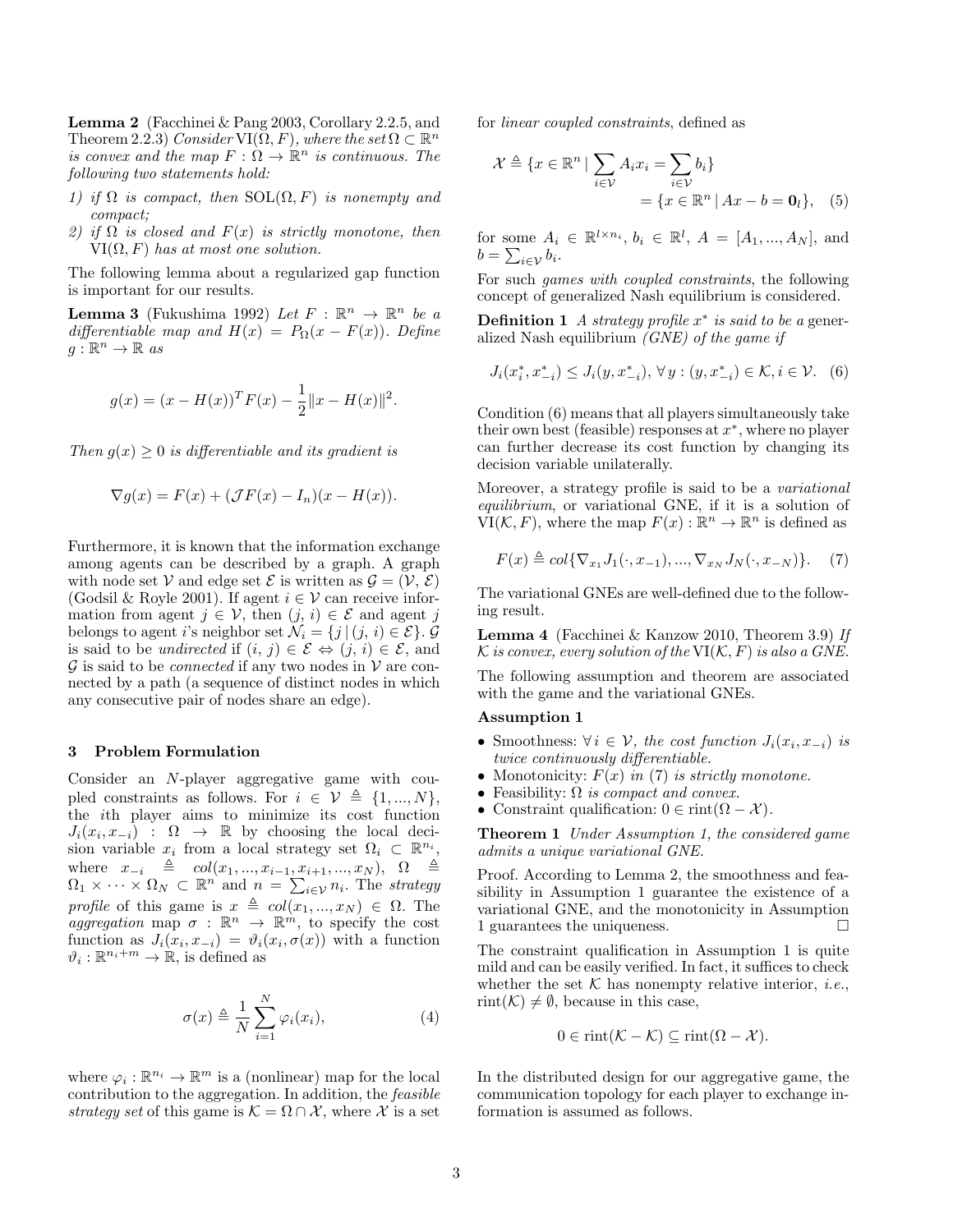**Assumption 2** The (time-varying) graph  $G(t)$  is undirected and connected.

Then we formulate our problem.

Problem 1: Design a distributed algorithm to seek the variational GNE for the considered aggregative game with coupled constraints.

Here are some remarks about our formulation.

- Our formulation is quite similar to that in (Koshal et al. 2016), but we further consider linear coupled constraints and study its distributed continuous-time GNE seeking algorithm.
- Players may not measure the values of the aggregation directly, in contrast to (Parise et al. 2015).
- Our aggregation function can be nonlinear and the cost functions can be non-quadratic, which are different from (Paccagnan et al. 2016) and (Ye & Hu 2017). In addition,  $\mathcal{J} F(x)$  can be asymmetric<sup>[1](#page-3-0)</sup>, which was also discussed in (Paccagnan et al. 2016).

# 4 Main Results

In this section, we first propose our distributed algorithm and then analyze its correctness and convergence.

### 4.1 Distributed Algorithm

Let  $\alpha, \beta, \gamma > 0$  be some constants satisfying  $\alpha > (N - \gamma)$ 1)  $\bar{f}_1$  and  $\beta > \gamma(N-1)\bar{f}_2$ , where

$$
\bar{f}_1 = \sup_{i \in \mathcal{V}} \big( \sup_{x_i \in \Omega_i} \|\nabla \varphi_i(x_i)\| \sup_{y, z \in \Omega} \|y - z\| \big), \qquad (8)
$$

$$
\bar{f}_2 = \sup_{i \in \mathcal{V}} \left( \sup_{x_i \in \Omega_i} \|A_i x_i - b_i\| \right). \tag{9}
$$

For  $i \in \mathcal{V}$ , define the map  $G_i(\cdot) : \mathbb{R}^{n_i+m} \to \mathbb{R}^{n_i}$  as

$$
G_i(x_i, y_i) \triangleq \nabla_{x_i} J_i(\cdot, x_{-i})|_{\sigma(x) = y_i}
$$
\n
$$
= (\nabla_{x_i} \vartheta_i(\cdot, \sigma) + \frac{1}{N} \nabla_{\sigma} \vartheta_i(x_i, \cdot)^T \nabla \varphi_i)|_{\sigma = y_i}.
$$
\n(10)

Then the distributed continuous-time algorithm to solve Problem 1 is designed as follows:

$$
\begin{cases}\n\dot{x}_i = P_{\Omega_i}(x_i - G_i(x_i, \eta_i) - \frac{\gamma}{N} A_i^T \lambda_i) - x_i \\
\dot{\lambda}_i = \beta \sum_{j \in \mathcal{N}_i} \text{sgn}(\lambda_j - \lambda_i) + \gamma (A_i x_i - b_i) \\
\dot{\zeta}_i = \alpha \sum_{j \in \mathcal{N}_i} \text{sgn}(\eta_j - \eta_i) \\
\eta_i = \zeta_i + \varphi_i(x_i)\n\end{cases}
$$
\n(11)

where sgn( $\cdot$ ) is the sign function,  $\lambda_i(t) \in \mathbb{R}^l$ ,  $\zeta_i(t) \in \mathbb{R}^m$ . The initial conditions of algorithm (11) are provided as follows:

$$
x_i(0) \in \Omega_i, \quad \lambda_i(0) = A_i x_i(0) - b_i, \quad \zeta_i(0) = \mathbf{0}_m. \tag{12}
$$

To set the parameters  $\alpha, \beta, \gamma$  in algorithm (11) needs the values of  $\bar{f}_1$ ,  $\bar{f}_2$  in (8) and (9), which involves additional distributed calculation as follows: take variables  $z_i$  with  $z_i(0) = w_i$  for  $i \in \mathcal{V}$ , and update them by  $z_i(k+1) =$  $\sup\{z_i(k), z_j(k), j \in \mathcal{N}_i\};$  in this way, one can obtain  $\sup\{w_i, i \in \mathcal{V}\}\$  within  $N-1$  steps.

Remark 1 The design idea for this continuous-time algorithm (11) is totally different from that given in (Koshal et al. 2016) for discrete-time algorithms. Note that  $\eta_i$  in our algorithm is to estimate the value of aggregation  $\sigma(x)$ , while  $\lambda_i$  is to estimate a dual variable associated with the coupled constraints. Moreover, our algorithm is fully distributed and also preserves some privacy because the information, such as the local cost functions, decision variables, and coefficients of the coupled constraints, need not be shared.

The solution of (11) (with a discontinuous righthand side) can be well defined in the Filippov sense, which is unique and absolutely continuous. For convenience, we will not mention "in the Filippov sense" in the sequel when there is no confusion.

#### 4.2 Convergence Analysis

Here we give some correctness and convergence analysis for our proposed algorithm.

First of all, we get the following result by extending (Chen, Cao & Ren 2012, Theorem 3).

Lemma 5 Under Assumption 2, if

$$
\alpha > (N-1)\bar{f}, \quad \bar{f} \ge \sup_{t \in [0,\infty)} ||\dot{r}_i(t)||, \forall i \in \mathcal{V}
$$

then the following system

$$
\begin{cases}\n\dot{\mu}_i(t) = \alpha \sum_{j \in \mathcal{N}_i(t)} \text{sgn}[\nu_j(t) - \nu_i(t)] \\
\nu_i(t) = \mu_i(t) + r_i(t), \quad \mu_i(0) = 0\n\end{cases}
$$
\n(13)

can make  $\lim_{t\to+\infty}\nu_i(t) - \frac{1}{N}\sum_{k=1}^N r_k(t) = 0$  for any  $i \in \mathcal{V}$  with an exponential convergence rate.

Proof. Since  $\mathcal{G}(t)$  is connected and  $\mu_i(t)$  is absolutely continuous,  $\sum_{i=1}^{N} \mu_i(t) = 0$  for almost all  $t \geq 0$ , which implies  $\sum_{i=1}^{N} \mu_i(t) = \sum_{i=1}^{N} \mu_i(0) = 0$ . Therefore,  $\sum_{i=1}^{N} \nu_i(t) = \sum_{i=1}^{N} r_i(t)$ . Moreover, it is not hard to obtain

- $\sum_{i=1}^{N} \nu_i \sum_{j \in \mathcal{N}_i} \text{sgn}(\nu_j \nu_i) = \frac{1}{2} \sum_{(i,j) \in \mathcal{E}(t)} |\nu_i \nu_j|;$
- for any  $1 \leq k, l \leq N, |\mu_k \mu_l| \leq \frac{1}{2} \sum_{(i,j) \in \mathcal{E}(t)} |\nu_i \nu_j|;$

<span id="page-3-0"></span><sup>&</sup>lt;sup>1</sup> A game is a potential game if there is a function  $P(x)$ such that  $\nabla P(x) = F(x)$  (Ye & Hu 2017). This equation holds if and only if the Jacobian matrix  $\mathcal{J}F(x)$  is symmetric (Facchinei & Pang 2003, Theorem 1.3.1).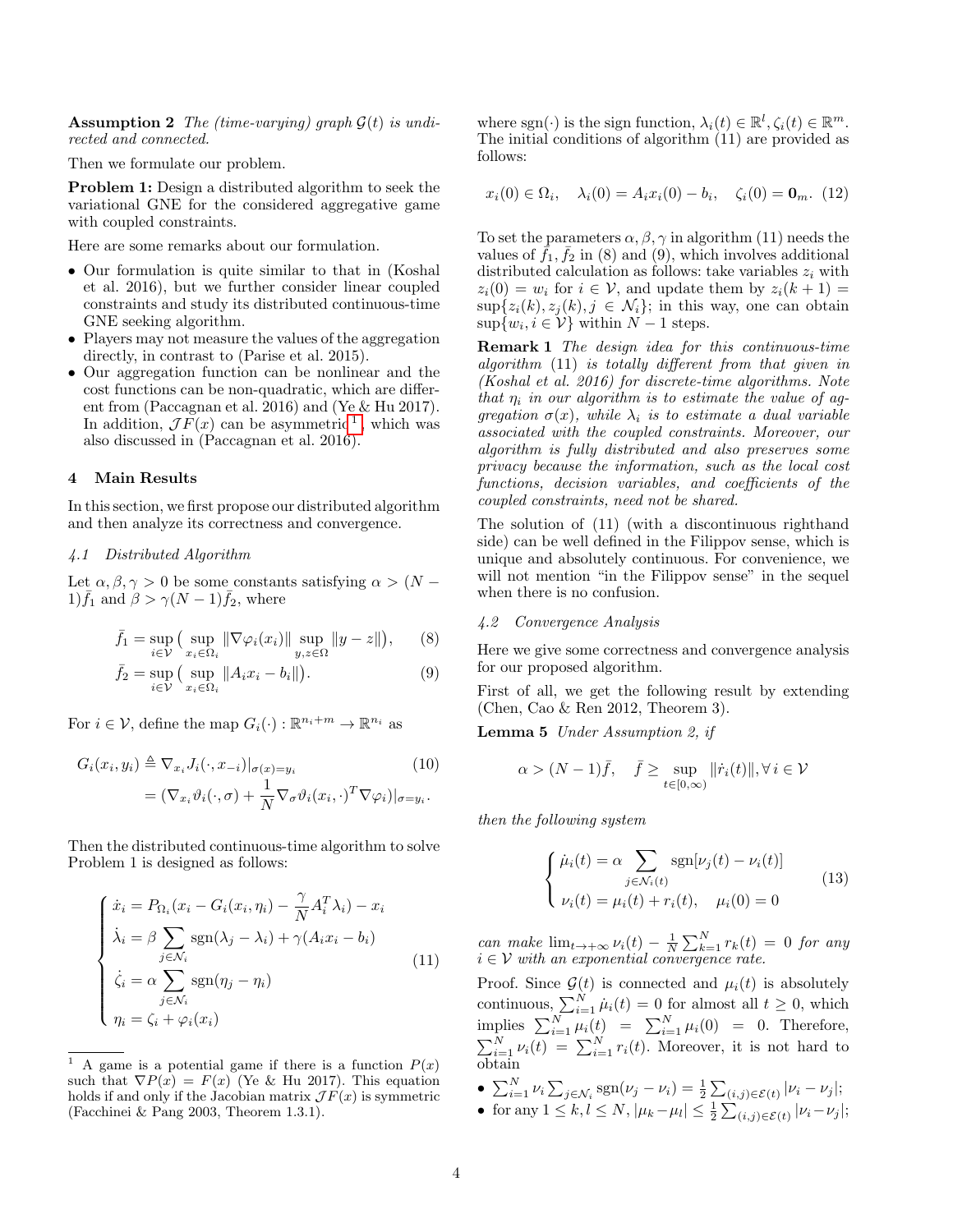• 
$$
\sum_{i=1}^{N} |\nu_i - \frac{1}{N} \mathbf{1}^T \nu| \leq \frac{1}{N} \sum_{i=1}^{N} \sum_{j=1, j \neq i}^{N} |\nu_i - \nu_j| \leq \frac{N-1}{2} \sum_{(i,j) \in \mathcal{E}(t)} |\nu_i - \nu_j|.
$$

Define  $\epsilon(t) \triangleq \max_{i,j\in\mathcal{V}} |\nu_i(t) - \nu_j(t)|$  and

$$
V(t) \triangleq \frac{1}{2} ||\nu(t) - \frac{1}{N} \mathbf{1} \mathbf{1}^T \nu(t) ||^2.
$$

Clearly,  $\epsilon(t) \leq \frac{1}{2} \sum_{(i,j) \in \mathcal{E}(t)} |\nu_i(t) - \nu_j(t)|$  and  $V(t) =$  $\frac{1}{2} \sum_{i=1}^{N} |\nu_i(t) - \frac{1}{N} \sum_{k=1}^{N} r_k(t)|^2 \geq 0$ . Since  $V(t)$  is absolutely continuous, we have that, for almost all  $t > 0$ ,

$$
\dot{V}(t) \leq -\frac{\alpha - (N-1)\bar{f}}{2} \sum_{(i,j) \in \mathcal{E}(t)} |\nu_i(t) - \nu_j(t)|
$$
\n
$$
\leq -(\alpha - (N-1)\bar{f})\epsilon(t) \leq 0.
$$

Because  $\epsilon(t) \geq 0$  is absolutely continuous and  $(\alpha - (N (1) \bar{f}) \int_0^{+\infty} \epsilon(t) \le V(0) < +\infty, \ \epsilon(t) \to 0 \text{ as } t \to +\infty.$ Then  $V(t) \leq \epsilon(t)$  and  $\dot{V}(t) \leq -(\alpha - (N-1)\bar{f})V(t)$  for almost all  $t \in [t, +\infty)$  with a sufficient large  $\tilde{t}$ , which implies the conclusion.

Next, we give the following result, whose proof is quite straightforward by Lemma 5.

Lemma 6 Consider algorithm (11) under Assumption 2. Let  $\sigma(x)$  be in (4) and define

$$
\bar{\lambda}(t) = \frac{\gamma}{N} \left( Ax(0) - b + \int_0^t (Ax(\tau) - b)d\tau \right). \tag{14}
$$

Then, for any  $i \in \mathcal{V}$ ,  $\|\eta_i(t) - \sigma(x(t))\| \to 0$  and  $\|\lambda_i(t) \lambda(t)$   $\rightarrow$  0 exponentially.

Let  $X^* \times \Lambda^*$  be the solution set of the following equation with respect to  $(x, \lambda)$ 

$$
\begin{cases}\n0 = P_{\Omega}(x - F(x) - \frac{\gamma}{N} A^T \bar{\lambda}) - x \\
0 = \frac{\gamma}{N} (Ax - b)\n\end{cases}
$$
\n(15)

and let  $X^+ \times \Lambda^+$  be the positive limit set of  $(x(t), \bar{\lambda}(t)),$ where  $x(t)$  is in (11) and  $\bar{\lambda}(t)$  is in (14).

**Lemma 7** If  $\lim_{t \to +\infty} \dot{x}(t) = 0$  and  $\lim_{t \to +\infty} \dot{\bar{\lambda}}(t) = 0$ , then  $X^+ \times \Lambda^+ \subseteq X^* \times \Lambda^*.$ 

Proof. If  $X^+ \times \Lambda^+ \neq \emptyset$ , then, for any  $(x^+,\bar{\lambda}^+) \in X^+ \times$  $\Lambda^+$ , there exists  $\{t_q\}_{q=1}^{+\infty}$  such that  $\lim_{q\to+\infty} x(t_q) = x^+$ and  $\lim_{q\to+\infty}\bar{\lambda}(t_q) = \bar{\lambda}^+$ . By taking the limit of  $t_q$  to (11) and (14), one obtains according to Lemma 6 that  $(x^+, \bar{\lambda}^+)$  is a solution of equation (15). Thus, the conclusion follows.  $\Box$ 

The next result reveals another property of  $X^* \times \Lambda^*$ , related to the variational GNE.

**Theorem 2** Under Assumption 1,  $x^*$  is the variational GNE if and only if there exists some  $\bar{\lambda}^* \in \mathbb{R}^l$  such that  $(x^*,\bar{\lambda}^*)\in X^*\times \Lambda^*.$ 

Proof. Sufficiency. Suppose  $(x^*, \bar{\lambda}^*) \in X^* \times \Lambda^*$ . Then it follows from the definition of projection operator that  $x^* \in \Omega$ . Moreover,  $x^* \in \mathcal{X}$  since  $Ax^* - b = 0$ . By (3),  $x^* \in \text{SOL}(\Omega, F(x) + \frac{\gamma}{N} A^T \bar{\lambda}^*)$ , *i.e.*,

$$
(x - x^*)^T (F(x^*) + \frac{\gamma}{N} A^T \bar{\lambda}^*) \ge 0, \forall x \in \Omega.
$$
 (16)

Because  $\mathcal{K} \subset \Omega$  and  $(x^*)^T A^T \bar{\lambda}^* = b^T \bar{\lambda}^*$ , we have

$$
(x - x^*)^T F(x^*) \ge -\frac{\gamma}{N} (x - x^*)^T A^T \bar{\lambda}^*
$$
  
=  $-\frac{\gamma}{N} (\bar{\lambda}^*)^T (Ax - b) = 0, \forall x \in \mathcal{K}.$ 

Thus,  $\{x^*\} = SOL(K, F)$ , *i.e.*,  $x^*$  is the variational GNE.

Necessity. Suppose that  $x^*$  is the variational GNE. We claim that there exists some  $\bar{\lambda}^*$  such that

$$
-F(x^*) \in \frac{\gamma}{N} A^T \bar{\lambda}^* + \mathcal{N}_{\Omega}(x^*). \tag{17}
$$

Otherwise, there is a hyperplane separating the point  $-F(x^*)$  and the set  $\{A^{T}\overline{\lambda} | \overline{\lambda} \in \mathbb{R}^l\} + \mathcal{N}_{\Omega}(x^*)$ . Namely, there is a vector  $\omega \in \mathbb{R}^n$  such that

$$
\omega^T F(x^*) < 0,\tag{18a}
$$

$$
A\omega = 0,\t(18b)
$$

$$
d^T \omega \le 0, \,\forall \, d \in \mathcal{N}_{\Omega}(x^*). \tag{18c}
$$

From (18b) and (18c),  $\omega \in \mathcal{T}_{\Omega}(x^*) \cap \mathcal{T}_{\mathcal{X}}(x^*)$ . Moreover, with Assumption 1,  $\omega \in \mathcal{T}_{\Omega \cap \mathcal{X}}(x^*) = \mathcal{T}_{\mathcal{K}}(x^*)$  according to Lemma 1. Recalling the definition of the tangent cone, there exist  $x_k \in \mathcal{K}$  and  $t_k > 0$  such that

$$
x_k \to x^*
$$
,  $t_k \to 0$ , and  $\lim_{k \to \infty} \frac{x_k - x^*}{t_k} = \omega$ .

Consequently,

$$
\omega^T F(x^*) = \lim_{k \to \infty} \frac{(x_k - x^*)^T F(x^*)}{t_k} \ge 0,
$$

which contradicts to (18a). It completes the proof.  $\square$ Clearly,  $X^* = \{x^*\}$  from Theorems 1 and 2, where  $x^*$  is the unique variational GNE under Assumption 1.

Finally, it is time to give our convergence result.

Theorem 3 Under Assumptions 1 and 2, system (11) is stable and converges to the set  $X^* \times \Lambda^*$ , that is,

$$
\begin{cases}\n\lim_{t \to +\infty} \|\lambda_i(t) - \bar{\lambda}(t)\| = 0, \forall i = 1, ..., N \\
\lim_{t \to +\infty} \|(x(t), \bar{\lambda}(t)) - P_{X^* \times \Lambda^*}(x(t), \bar{\lambda}(t))\| = 0\n\end{cases}
$$
(19)

with  $\bar{\lambda}(t)$  defined in (14).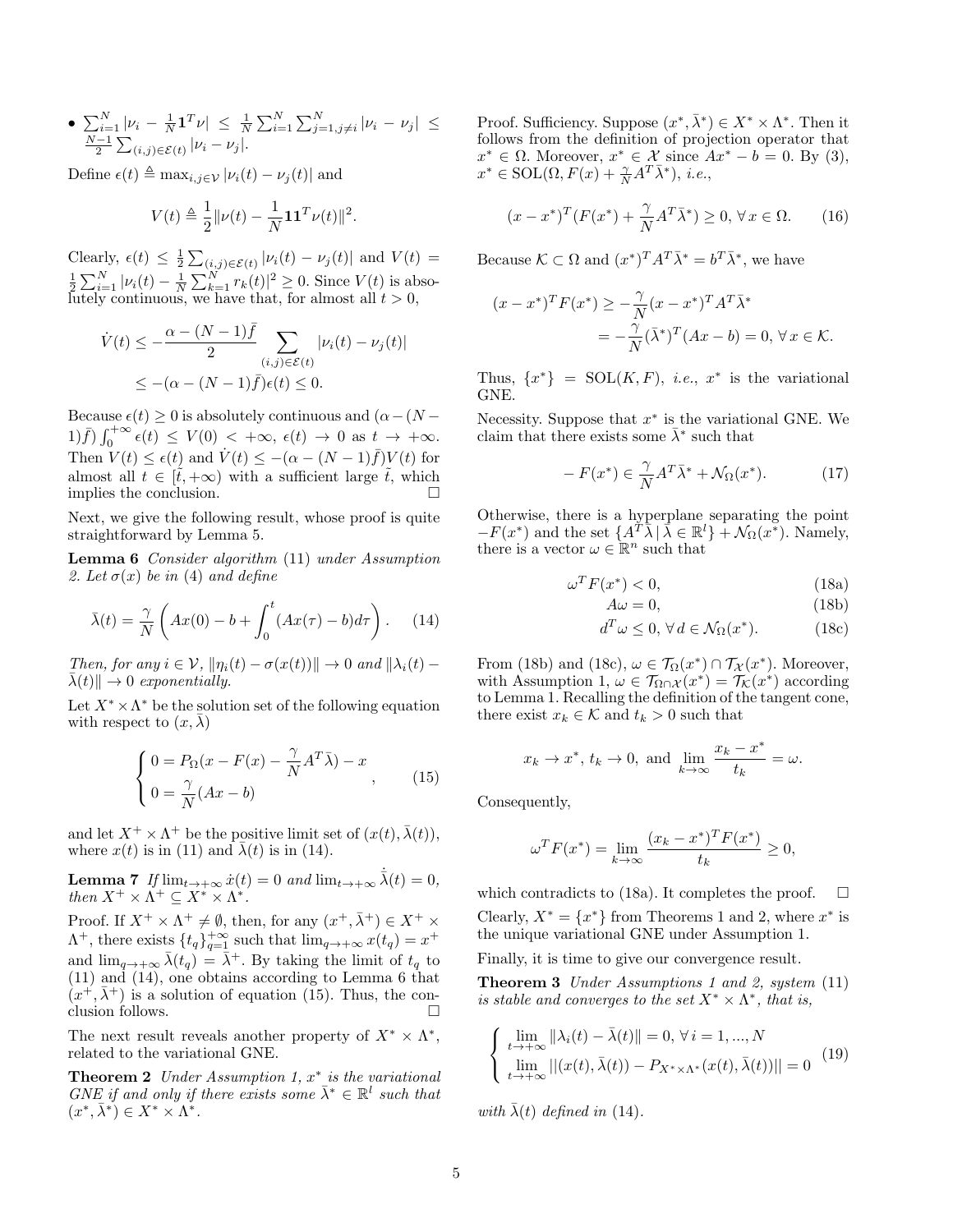Proof. Since  $\dot{x} \in \mathcal{T}_{\Omega}(x)$ ,  $x(t) \in \Omega$  for all  $t \geq 0$ . Also, we have

$$
\dot{x}_i(t) = P_{\Omega_i}(x_i - G_i(x_i, \sigma(x)) - \frac{\gamma}{N} A_i^T \bar{\lambda}(t)) - x_i(t) + e_i(t), \quad (20)
$$

where  $||e_i(t)|| = ||P_{\Omega_i}(x_i - G_i(x_i, \sigma(x)) - \frac{\gamma}{N} A_i^T \bar{\lambda}(t)) P_{\Omega_i}(x_i - G_i(x_i, \eta_i) - \frac{\gamma}{N} A_i^T \lambda_i(t)) \leq ||G_i(x_i, \sigma(x) - G_i(x_i, \eta_i)||)$  $\|\eta_i)\|+\|\frac{\gamma}{N}A_i^T(\bar{\lambda}(t)-\lambda_i(t))\|\leq \bar{k}(\|\sigma(x)-\eta_i(t)\|+\|\bar{\lambda}(t)-\tau(t)\|)$  $\lambda_i(t)$ , for some  $\bar{k} > 0$ . Let  $e(t) = col\{e_1(t), ..., e_N(t)\}.$ Hence,  $e(t)$  vanishes exponentially according to Lemma 6.

Define

$$
\begin{aligned}\n\theta(t) &\triangleq \begin{bmatrix} x(t) \\ \bar{\lambda}(t) \end{bmatrix}, \quad \hat{F}(\theta) \triangleq \begin{bmatrix} F(x) + \frac{\gamma}{N} A^T \bar{\lambda} \\ -\frac{\gamma}{N} (Ax - b) \end{bmatrix}, \\
\Theta \triangleq \Omega \times \mathbb{R}^l, \qquad \hat{H}(\theta) \triangleq P_{\Theta}(\theta - \hat{F}(\theta)),\n\end{aligned} \tag{21}
$$

and let  $\theta^* \in X^* \times \Lambda^*$ . Consider the following Lyapunov function

$$
V(t) \triangleq (\theta - \widehat{H}(\theta))^T \widehat{F}(\theta) - \frac{1}{2} ||\theta - \widehat{H}(\theta)||^2 + \frac{1}{2} ||\theta - \theta^*||^2.
$$
\n(22)

It follows from Lemma 3 that  $V(t) \geq 0$  and

$$
\dot{V}(t) = (\nabla_{\theta} V)^{T} \dot{\theta}(t) = (\nabla_{\theta} V)^{T} (\hat{H}(\theta) - \theta) + \hat{e}(t), \tag{23}
$$

where,

$$
\hat{e}(t) = [e(t), \mathbf{0}_l]^T \nabla_{\theta} V = e(t)^T [F(x) + \frac{\gamma}{N} A^T \bar{\lambda}(t) \n+ (\nabla F(x) - I_n)(x - P_{\Omega}(x - F(x) - \frac{\gamma}{N} A^T \bar{\lambda}(t)) \n+ \frac{\gamma}{N} A^T (Ax - b) + x(t) - x^*].
$$

Since  $x(t) \in \Omega$  is bounded,  $\overline{\lambda}(t)$  in (14) satisfies  $\|\overline{\lambda}(t)\| \le$  $K_1 + K_2t$  for  $t \geq 0$  with some constants  $K_1, K_2 > 0$ . Also, since  $e(t)$  is exponentially convergent,  $\|\hat{e}(t)\| \leq$  $(K_3 + tK_4)e^{-K_5t}$  for some constants  $K_3, K_4, K_5 > 0$ , which further implies

$$
\int_0^{+\infty} \|\hat{e}(t)\|dt < +\infty.
$$
 (24)

On the other hand, after calculations, we have

$$
(\nabla_{\theta} V)^{T}(\widehat{H}(\theta) - \theta) = -W_1(\theta) - W_2(\theta) - W_3(\theta) - W_4(\theta),
$$

where

$$
W_1(\theta) = (\theta^* - \widehat{H}(\theta))^T (\widehat{F}(\theta) + \widehat{H}(\theta) - \theta), \qquad (25a)
$$

$$
W_2(\theta) = (\theta - \theta^*)^T \widehat{F}(\theta^*), \tag{25b}
$$

$$
W_3(\theta) = (\theta - \theta^*)^T (\widehat{F}(\theta) - \widehat{F}(\theta^*)), \tag{25c}
$$

$$
W_4(\theta) = (\widehat{H}(\theta) - \theta)^T \mathcal{J}\widehat{F}(\theta)(\widehat{H}(\theta) - \theta).
$$
 (25d)

It follows from (1) that  $W_1(\theta) \geq 0$ . Moreover,

$$
W_2(\theta) \in (x - x^*)^T(-\mathcal{N}_{\Omega}(x^*)) \subseteq \mathbb{R}_+, \,\forall \,\theta \in \Theta. \tag{26}
$$

Furthermore, for any  $\theta, \theta' \in \Theta$  with  $x \neq x'$ , we obtain

$$
(\theta - \theta')^T (\widehat{F}(\theta) - \widehat{F}(\theta')) = (x - x')^T (F(x) - F(x')) > 0,
$$
\n(27)

since  $F(x)$  is strictly monotone. Then  $W_3(\theta) \geq 0$ . Also, because  $\mathcal{J}\widehat{F}(\theta)$  is positive semidefinite,  $W_4(\theta) > 0$ . Therefore,

$$
\dot{V}(t) \le -W_3(t) + \hat{e}(t). \tag{28}
$$

Then it follows from (24) that

$$
0 \le \int_0^{+\infty} W_3(t)dt \le V(0) - \limsup_{t \to +\infty} V(t) + \int_0^{+\infty} \hat{e}(t)dt < +\infty,
$$

Consequently,  $W_3(t) \rightarrow 0$  as  $t \rightarrow +\infty$ , which implies  $\lim_{t\to+\infty} x(t) = x^*$ . Moreover,  $\limsup_{t\to+\infty} V(t)$  <  $+\infty$ , which implies that  $\bar{\lambda}(t)$  is bounded. Therefore, the positive limit set  $X^+ \times \Lambda^+ \neq \emptyset$ . It follows from (14) that  $\lim_{t\to+\infty} \dot{\lambda}(t) = Ax^* - b = 0$ . Furthermore,  $\dot{x}(t)$  is uniformly continuous because the trajectory of (11) is absolutely continuous and the righthand side of the differential equation with respect to  $x(t)$  in (11) is uniformly continuous in t. Since  $x(t)$  is convergent,  $\lim_{t\to+\infty} \dot{x}(t) = 0$  by the well-known Barbalat's lemma. Thus, (19) holds according to Lemmas 6 and 7.  $\Box$ 

Remark 2 Our algorithm can be viewed as a distributed perturbed projected dynamics with the exponentially vanishing perturbation term  $e_i(t)$  in (20). Although some projected dynamics without any perturbation was studied, e.g., in (Yi et al. 2016), the analysis for the perturbed one is novel.

#### 5 Numerical Examples

Two numerical examples are given in this section.

#### 5.1 Nash-Cournot Game

Consider a Nash-Cournot game played by N competitive firms to produce a kind of commodity. For  $i \in \mathcal{V} =$  $\{1, ..., N\}$ , firm i chooses  $x_i \in \Omega_i$  as the quantity of the commodity to produce and has the cost function as  $\vartheta_i(x_i, \sigma) = (c_i - p(\sigma))x_i$ , where  $c_i$  is the production price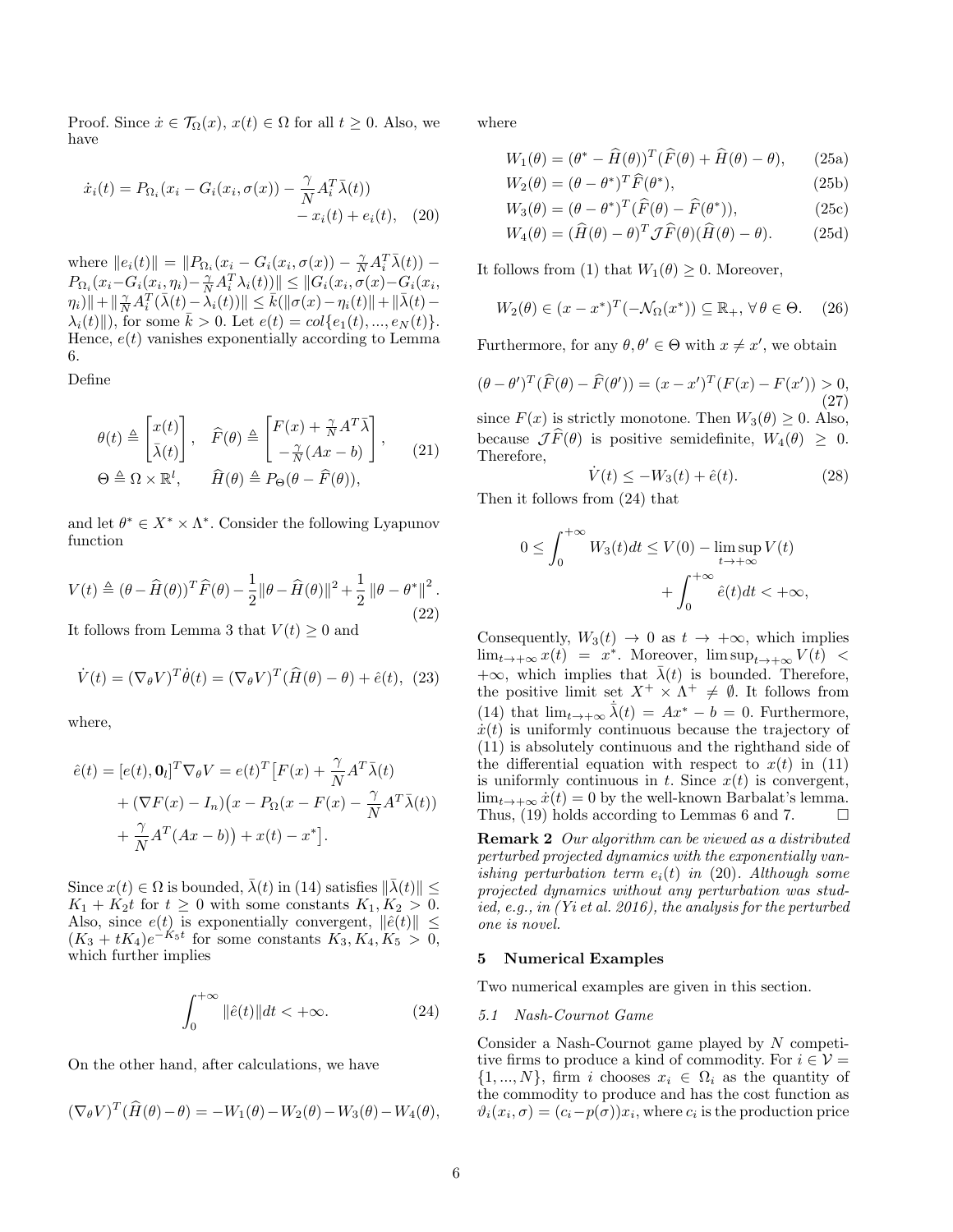

Fig. 1. The trajectories of the strategy profile of Nash– Cournot game without (the upper one) and with (the lower one) the linear coupled constraint.

of firm i, and  $p = d - N\sigma(x)$  is the market price determined by the aggregation function  $\sigma(x) = \frac{1}{N} \sum_{j \in \mathcal{V}} x_j^2$ . Our numerical setting is as follows.

- (i)  $N = 20$  and  $\mathcal{V} = \{1, ..., 20\}.$
- (ii) For each firm  $i \in \mathcal{V}, \Omega_i = [0, 20], c_i = 10+20(i-1)$ and  $d = 1200$ .
- (iii) Firms from  $i = 1$  to  $i = 10$  share a scare resource as  $\sum_{i=1}^{10} x_i = 20$ .
- (iv) the communication graph  $\mathcal{G}(t)$  is time-varying and randomly generated.
- (v) Parameter setting of our algorithm is  $\alpha = 20, \beta =$ 400 and  $\gamma = 20$ .

Figure 1 shows the convergence to the NE (the upper one) and GNE (the lower one), which illustrates the effectiveness of our algorithm.

# 5.2 Demand Response Management

Consider N electricity users with the demand of energy consumption. For each  $i \in \mathcal{V}$ ,  $x_i \in [r_i, \bar{r}_i]$  is the energy consumption of the *i*th user and  $C_i(x_i, \sigma(x))$  is the cost function in the following form

$$
C_i(x_i, \sigma(x)) = k_i(x_i - \chi_i)^2 + P(\sigma(x))x_i,
$$

where  $k_i$  is constant and  $\chi_i$  is the nominal value of energy consumption for  $i = 1, ..., N$ , with  $P(\sigma(x)) = aN\sigma(x) +$  $p_0$  and  $\sigma(x) = \frac{1}{N} \sum_{i \in \mathcal{V}} x_i$ . We adopt the same numerical setting as given in  $(Ye \& Hu 2017)$  as follows:

- (i)  $N = 5, k_i = 1, a = 0.04, p_0 = 5.$
- (ii)  $\chi_1 = 50, [\underline{r}_1, \overline{r}_1] = [45, 55]; \quad \chi_2 = 55, [\underline{r}_2, \overline{r}_2] =$  $[44, 66];$   $\chi_3 = 60, [\underline{r}_3, \overline{r}_3] = [46, 72];$   $\chi_4 =$



Fig. 2. The trajectories of the strategy profile of demand response management game without (the upper one) and with (the lower one) the linear coupled constraint.

$$
65, [\underline{r}_4, \overline{r}_4] = [52, 78]; \quad \chi_5 = 70, [\underline{r}_5, \overline{r}_5] = [56, 84].
$$

The NE of the game has been calculated in (Ye & Hu 2017) as  $x^* = [45, 46.4, 51.3, 56.2, 61.1]^T$ . Note that the total energy consumption at this NE may be too far from the normal value because  $\sum_{i=1}^{5} x_i^* = \sum_{i=1}^{5} \chi_i - 40$ . Here, we further impose the following linear constraint  $\sum_{i=1}^{5} x_i = \sum_{i=1}^{5} \chi_i - 25$ . The communication graph is randomly generated and the parameters in our algorithm are given as  $\alpha = 30, \beta = 100$ , and  $\gamma = 2$ . Then the GNE is obtained as  $x^* = [45.2, 50.1, 55, 59.9, 64.8]^T$ . Figure 2 shows the convergence to the NE (the upper one) and GNE (the lower one), which again illustrates our algorithm.

#### 6 Conclusions

In this paper, aggregative games with linear coupled constraints were considered and a distributed continuoustime projection-based algorithm was proposed for the GNE seeking. The correctness and convergence of the proposed non-smooth algorithm were proved by virtue of variational inequalities and Lyapunov functions, and moreover, two numerical examples were given for illustration.

#### References

- Altman, E. & Solan, E. (2009). Constrained games: the impact of the attitude to adversary's constraints, IEEE Transactions on Automatic Control 54(10): 2435–2440.
- Ardagna, D., Panicucci, B. & Passacantando, M. (2013). Generalized Nash equilibria for the service provisioning problem in cloud systems, IEEE Transactions on Services Computing 6(4): 429–442.